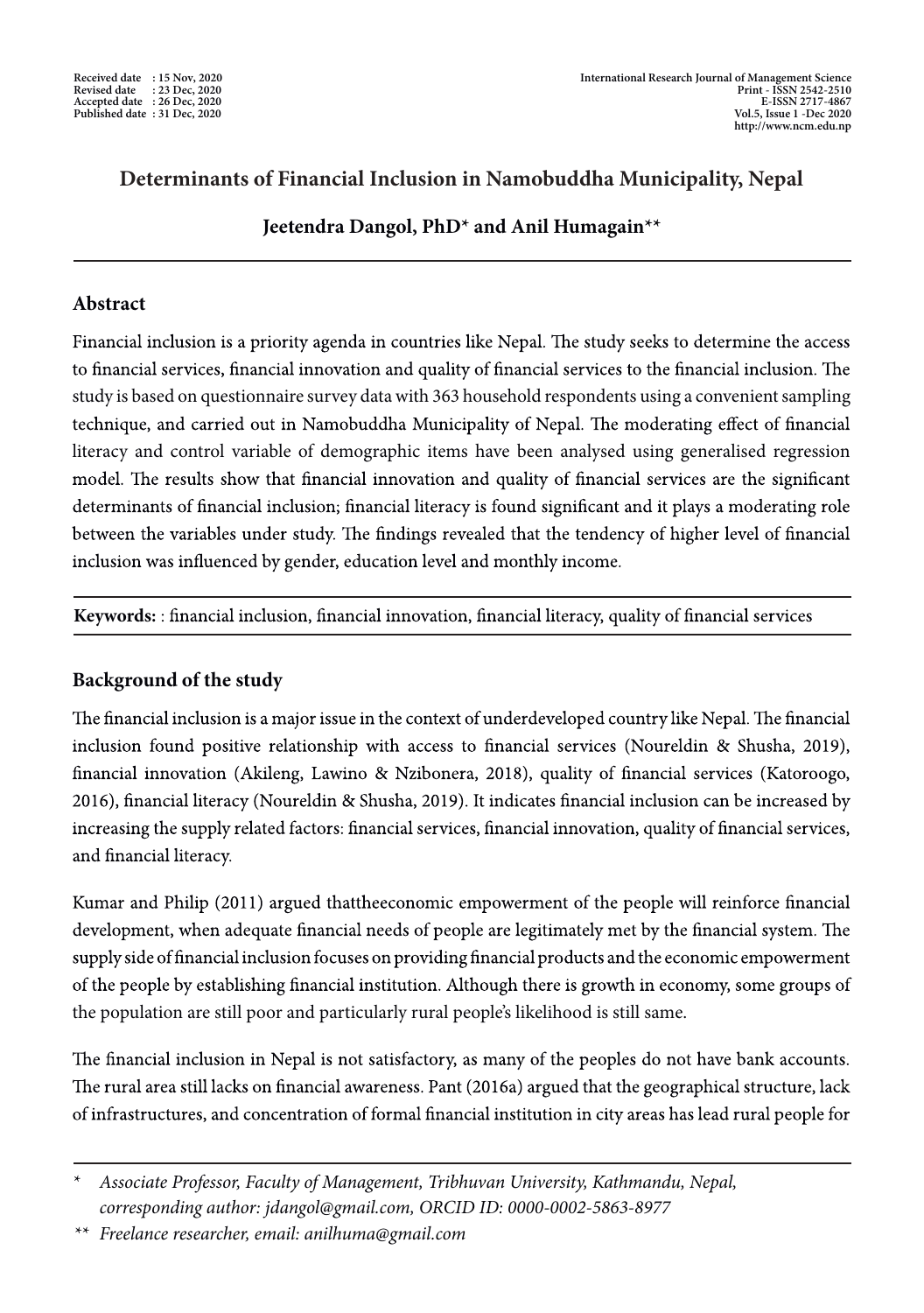away from banking services. Similarly, Chaulagain (2015) and Pant (2016), studied on financial inclusion but none of them measure the impact of access to financial services, quality of financial services and financial innovation with the effect of financial literacy on financial inclusion. In this context, the objective of this study is to examine the determinants of financial inclusion, and to examine the moderating effect of financial literacy on the relationship between access to financial services, financial innovations and quality of financial services with financial inclusion.

The next section reviews the earlier study in financial inclusion. The methodology of the study is discussed on the third section. The fourth section presents the empirical resultsand discussions, and final section provides conclusion and implications of this study.

## **Literature Review**

There is no universal definition of financial inclusion (Pant, 2016). Greater financial inclusion can be achieved when all economic activities and segments of the society have access to financial services with ease and at minimum cost. Financial inclusion is delivery of banking services at a reasonable cost to the huge sections of underprivileged and low-income groups (Nandru&Rentala 2019). It ensures that ranges of proper financial services are available to every individual and that the individual understands and accesses those services. Financial inclusion means people can afford the financial services in order to uplift their livelihood.

World Bank (2014) defined financial inclusion as "the share of the population who use financial services". Further, Naceur et al.(2015) supported the definition as "useful definition because it can be measured and incorporated easily into theoretical and empirical work". Financial inclusion defines a situation where people around a territory use the financial products offered by different types of financial institution.

## **Use of financial services**

Mialouand Amidzic(2017) examined measures of four pillars of access; they have the access to credit, access to savings, access to banking and access to insurance as the core pillars of financial inclusion. Whereas, World Bank (2018) revealed that financial inclusion means having access to affordable financial products that meet the needs associated with transactions and payment, savings, credit, and insurance.

Migration and subsequent sending of remittance can be the first personal interaction with the global economy (Toxopeus & Lensink, 2008). On the contrary, Mashayekhi (2015) mentioned that remittance is the major source of external private financial inflows into developing countries, and a promising source of demand for financial services. Hence, safer, faster and less costly remittances could contribute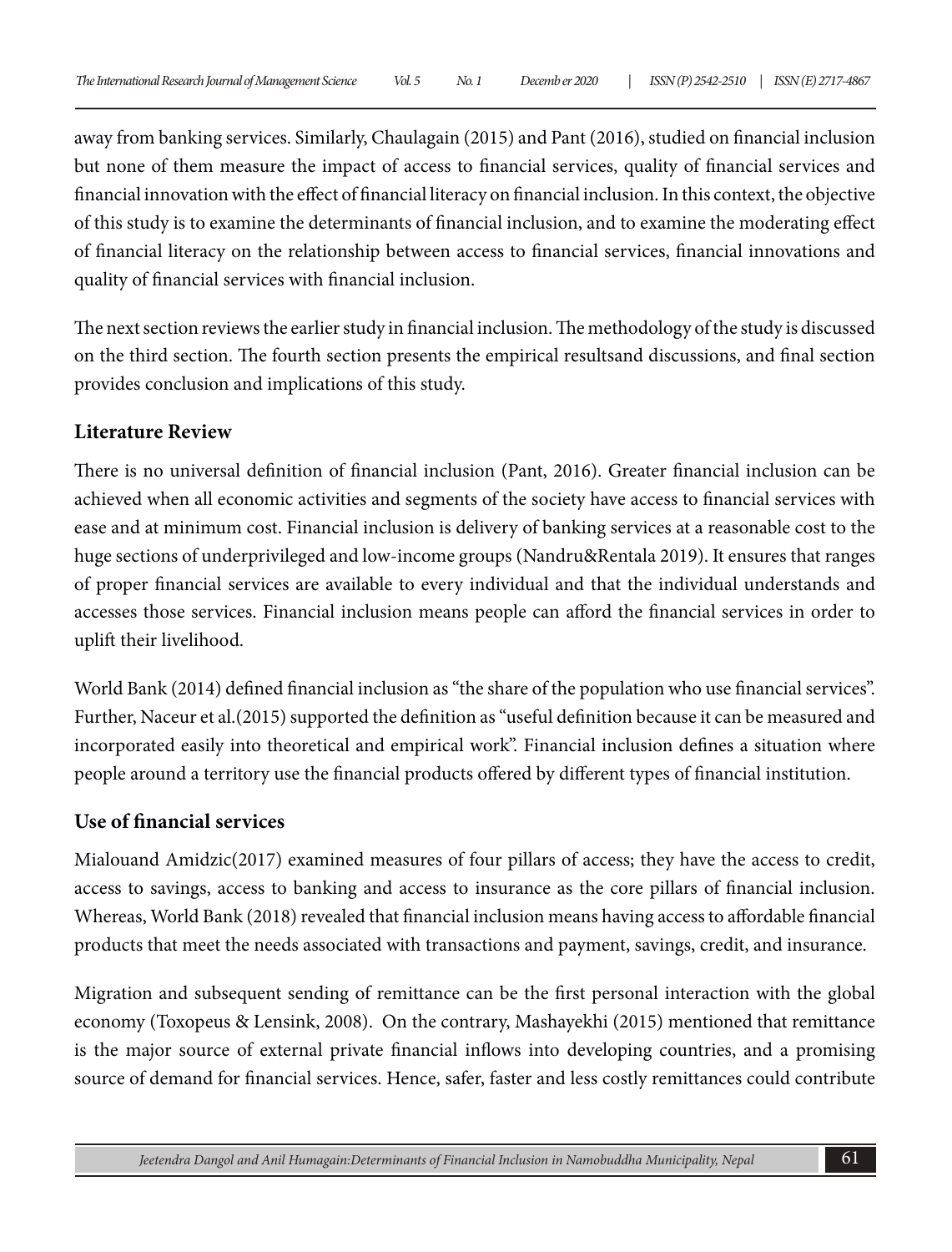significantly to financial inclusion.Remittance plays an important role in access toformal financial institution for the people who are unbanked in rural areas.

## **Financial inclusion and access to financial services**

Lin,Xuejun and Yuexiang(2020) stated that micro and macro financial inclusions are different,active and passive financial exclusions are different, and that the inclusive financial system does not mean universal finance for everyone everywhere. The main purpose of financial inclusion is to mitigate the potential barriers, so that individuals for whom the marginal benefit of being banked exceeds its marginal cost may access this type of services without being affected by market faults (Camara &Tuesta, 2014; Churchill, Nuhu & Smyth, 2020).

# **Financial Inclusion and financial innovation**

Akileng, Lawino,and Nzibonera, (2018) have found financial innovation is positively significant with financial inclusion, which makes significant contribution about the relationship between the various factors that affect financial inclusion. Innovative financial inclusion as the delivery of financial services outside conventional branches of financial institutions by using information and communication technologies and non-bank retail agents and other new institutional arrangements to reach those who are financial excluded. (Laeven, Levine, &Michalopoulos, 2015; Beck, Senbet, &Simbanegavi, 2014)

# **Financial inclusion and quality of financial services**

Sarma (2008) defined financial product design and delivery traits that enhance the value of the financial products and services to clients. Roa (2015) revealed that regulators and supervisors are responsible for, as well as in the reforms that countries are implementing regarding financial inclusion matters. For quality dimension, the bodies responsible for the topic of financial inclusion agree that framework of reference for measuring this dimension should include proper regulation and supervision of financial products and services, as well as effective financial consumer protection and financial education policies. The quality of financial services affected by the cost of services, consumer awareness, the effectiveness of redress mechanisms and consumer protection services, the security of funds, transparency and competition in the market, and even intangible features like consumer trust (Alliance for Financial Inclusion, 2016; Dupas et al.,2013).

# **Moderating role of financial literacy**

Chaulagain (2015b) found financial literacy and access to finance are closely related each other. Higher level of financial inclusion leads to good financial behaviour in comparative ways (Chaulagain, 2015a).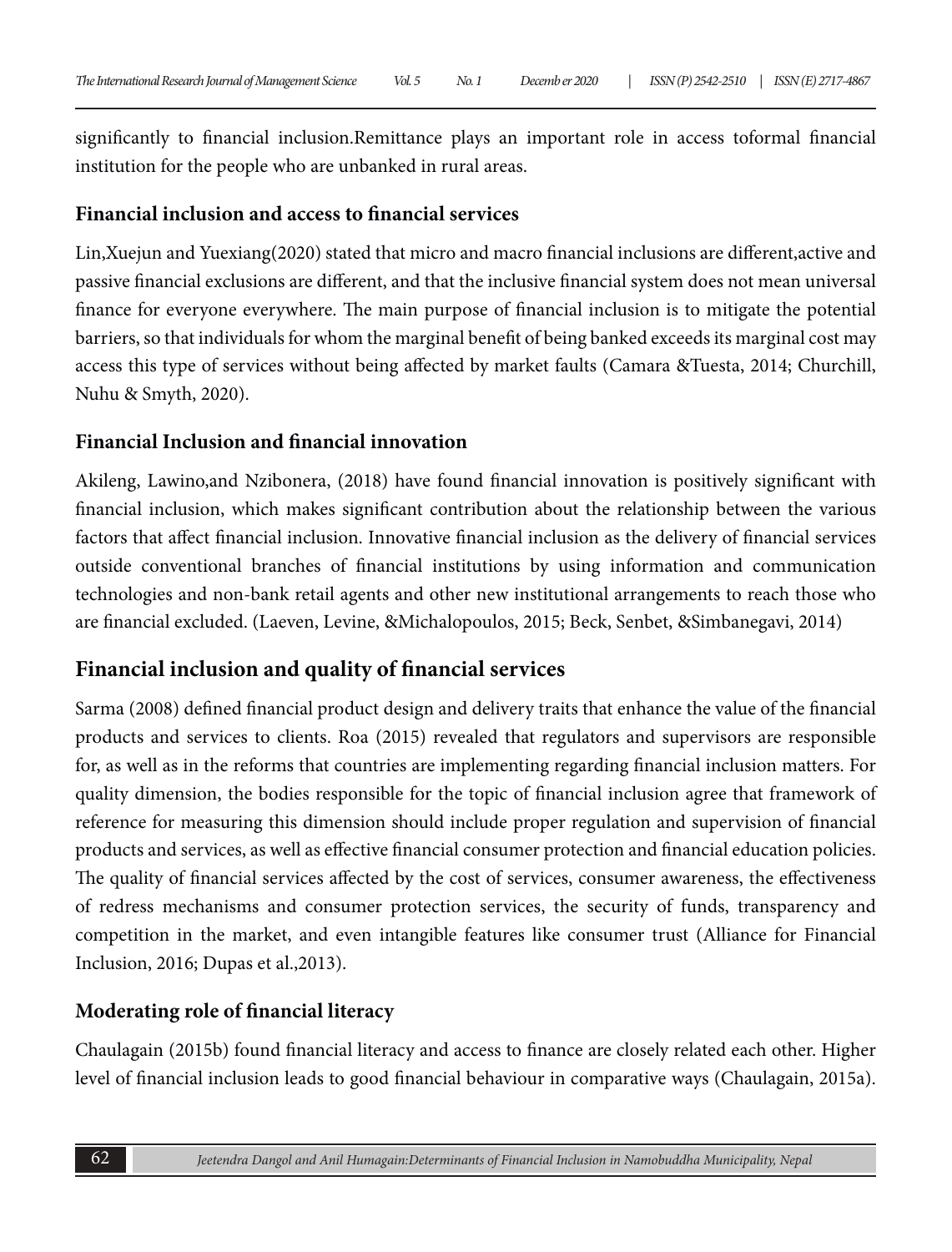Mobile banking plays an important role to lead financial inclusion. Hence, partnerships should be established between and among commercial banks as well as between mobile network operators providing mobile money services to fast-track interoperability (Donovan,2012; Yawe& Prabhu, 2015). Literate people are more financial awake and they are more likely to prefer quality of financial services. There is positive association between financial inclusion and quality of financial services (Burjorjee& Scola,2015; Katoroogo,2016).

#### **Role of demographic variables**

Nandru, Anand, and Rentala(2015); Nuzzo and Piermattei, (2019) stated that key demographic characteristics such as gender, age, education, income, and rural residence between specific sub-groups of disadvantagedsegments of population and the overall population have significant relationship with financial inclusion. Further, Abdu et al. (2015) found that age, better education, and high income played major role in financial inclusion.Whereas, female, old age, and low income were the promoters ofhousehold to financial inclusion. The result confirmed that there exists relationship between demographic variables and financial inclusion.

#### **Conceptual framework**

The framework and relationship among exploratory variables and dependent variable along with moderating and controlling variables is used to carry out the objectives of study. Figure 1 represents the conceptual framework of the study based on the literature review.



*Figure1:Conceptual Framework*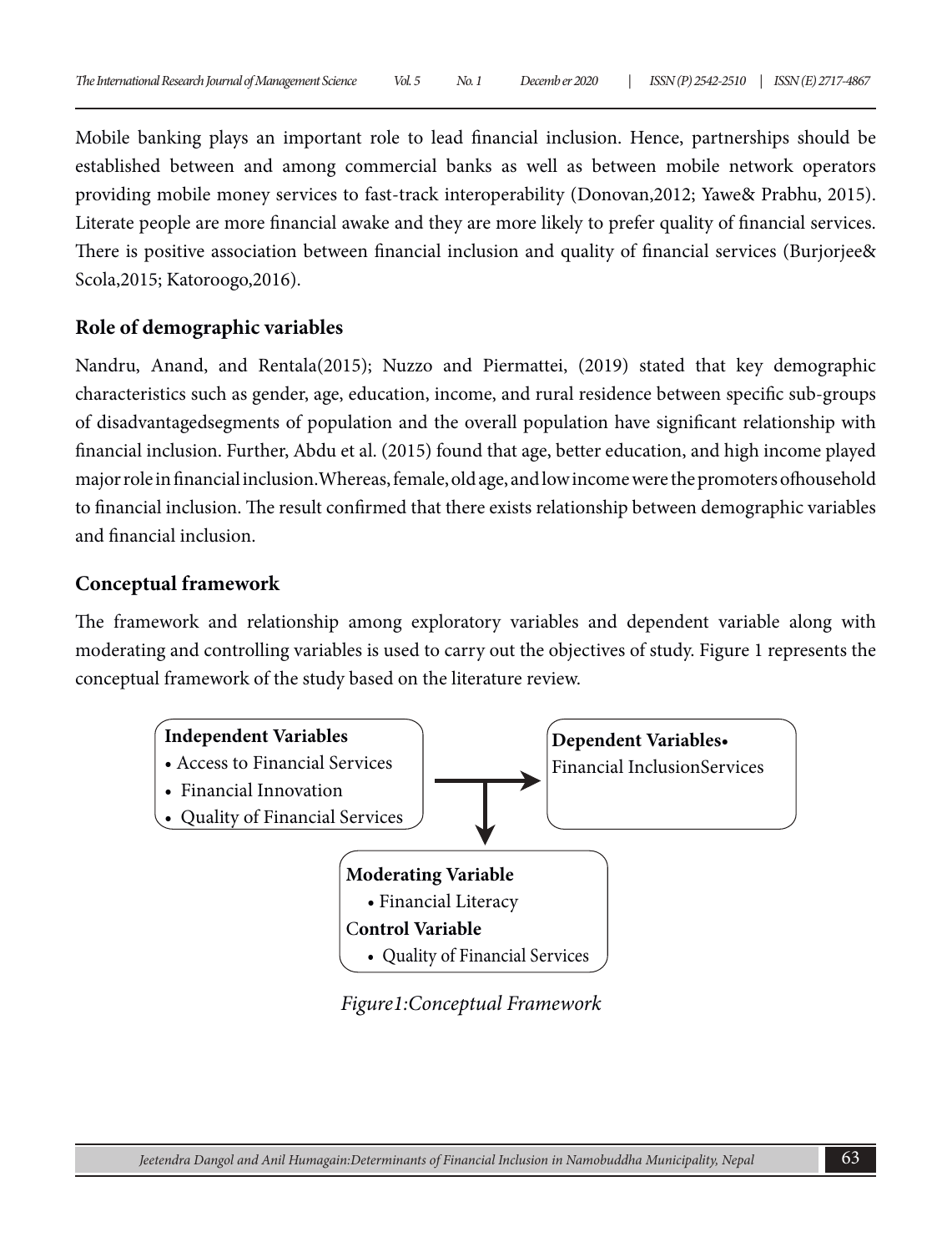#### **Research Methods**

The study is based on quantitative research method with descriptive research design. The population for this study was households of Namobuddha Municipality. A convenient sampling has been used and distributed 400 structured questionnaires after pilot testing in May and June, 2020. The questionnaire was prepared on Nepali language, and distributed physically to representative member of household. However, 363 valid responses were collected, i.e., 91 per cent response rate.

| Table 1              |                   |                  |  |  |  |  |  |  |
|----------------------|-------------------|------------------|--|--|--|--|--|--|
| Reliability test     |                   |                  |  |  |  |  |  |  |
| Items                | No. of Statements | Cronbach's Alpha |  |  |  |  |  |  |
| Access               | 6                 | 0.923            |  |  |  |  |  |  |
| Financial Innovation | 6                 | 0.874            |  |  |  |  |  |  |
| Quality              |                   | 0.910            |  |  |  |  |  |  |
| Financial Literacy   | 6                 | 0.936            |  |  |  |  |  |  |

Note: Calculations based on survey, 2020

The reliability of data was measured using Cronbach alpha as shown in Table 1. The value for Cronbach alpha for each variable is more than 0.7, which means each of the variable is reliable and fit for further statistical tests. The overall alpha value is found 0.897 when all items taken into consideration.

The study models for the data analysis are as follows:

Where.

j = Category of inclusion, F = Financial Inclusion,  $\propto$  = Intercept,  $\beta$ 1- $\beta$ 4 = regression coefficients

A= Access to Financial Services, I= Financial Innovation, Q= Quality to Financial Services L= Financial Literacy,  $FS = Family size$ ,  $G = Gender$ ,  $EDU = Education level$ ,  $AGE = Age$  group,  $INC =$ Monthly income,  $E =$  Error term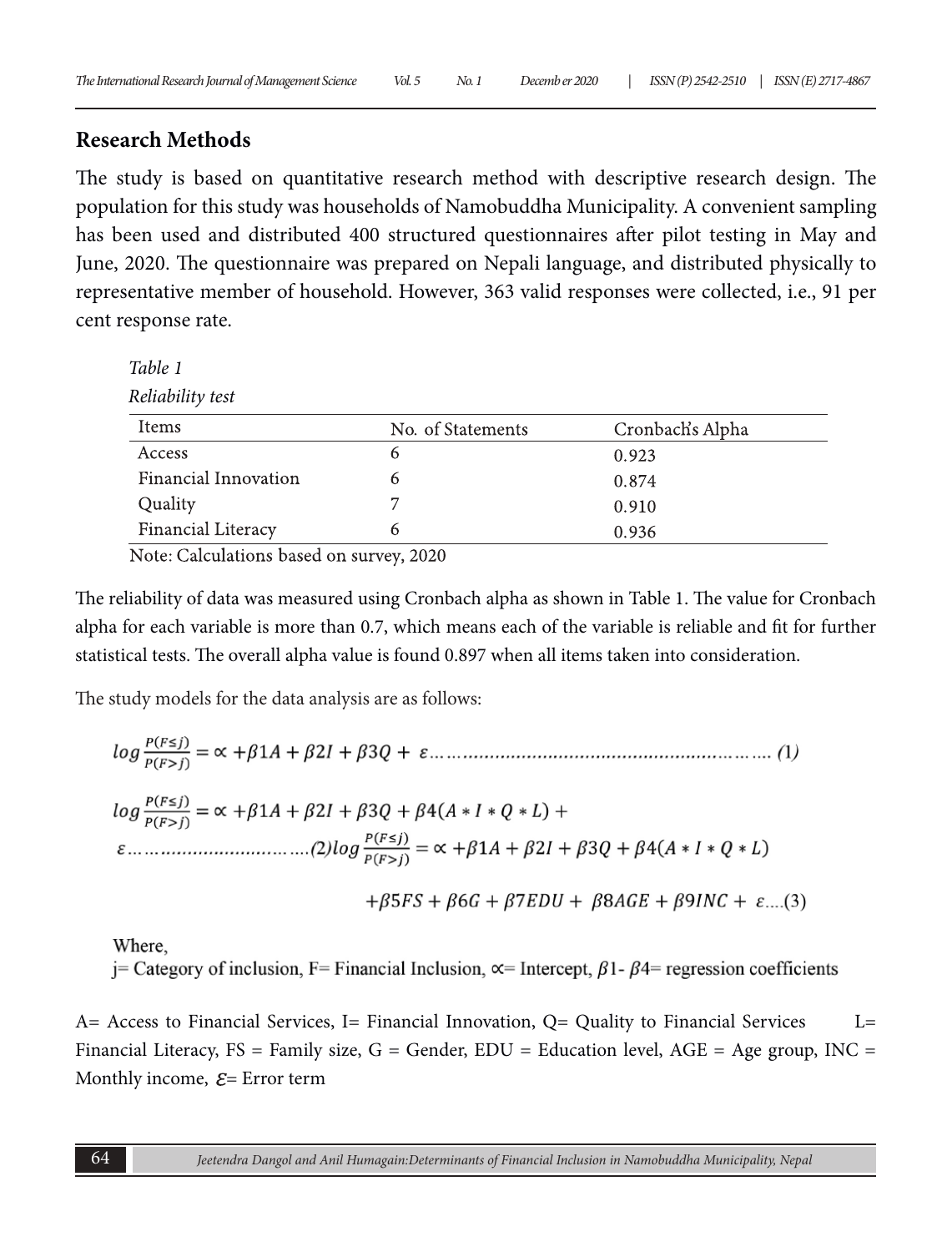#### **Expected relationship between dependent and independent variable**

Table 2 represents relationship between variables and source of relationship between variables.

| <b>Variables</b>                                         | Relation      | Reason                                                                                                                                                                                                                                                                                                         |
|----------------------------------------------------------|---------------|----------------------------------------------------------------------------------------------------------------------------------------------------------------------------------------------------------------------------------------------------------------------------------------------------------------|
| Financial inclusion and<br>access to financial services  | $Positive(+)$ | Noureldin and Shusha (2019) found there is positive<br>relationship between access to financial services and<br>financial inclusion.                                                                                                                                                                           |
| Financial inclusion and<br>financial innovation          | $Positive(+)$ | Akileng, Lawino, and Nzibonera (2018) found financial<br>innovation and financial inclusion has positive<br>relationship.                                                                                                                                                                                      |
| Financial inclusion and<br>quality of financial services | $Positive(+)$ | Katoroogo (2016) found there is positive relationship<br>between quality of financial services and financial<br>inclusion                                                                                                                                                                                      |
| Financial Inclusion and<br>financial literacy            | $Positive(+)$ | Noureldin and Shusha (2019) found there is significant<br>relationship between financial inclusion and financial<br>literacy                                                                                                                                                                                   |
| Financial literacy and<br>exploratory variables          | $Positive(+)$ | Chaulagain(2015b) found that access and financial<br>literacy are positively significant. Yawe and Prahu(2012)<br>found financial innovation and financial literacy are<br>positively related. Katoroogo (2016) found positive<br>association between quality of financial services and<br>financial literacy. |

*Table 2:Variables and their expected relation*

#### **Results and Discussion**

## **Demographic Statistics**

Table 3 shows the association between financial inclusion and demographic variables. The variables, such as, gender, age, educational level, monthly income have statistically significant association, but family size does not have any significant association with financial inclusion.It shows difference between male and female inclusion in financial activity. Male inclusion was 96.10% while female inclusion was only 77.22%. It indicates males have more inclusion in financial activity than compared to women.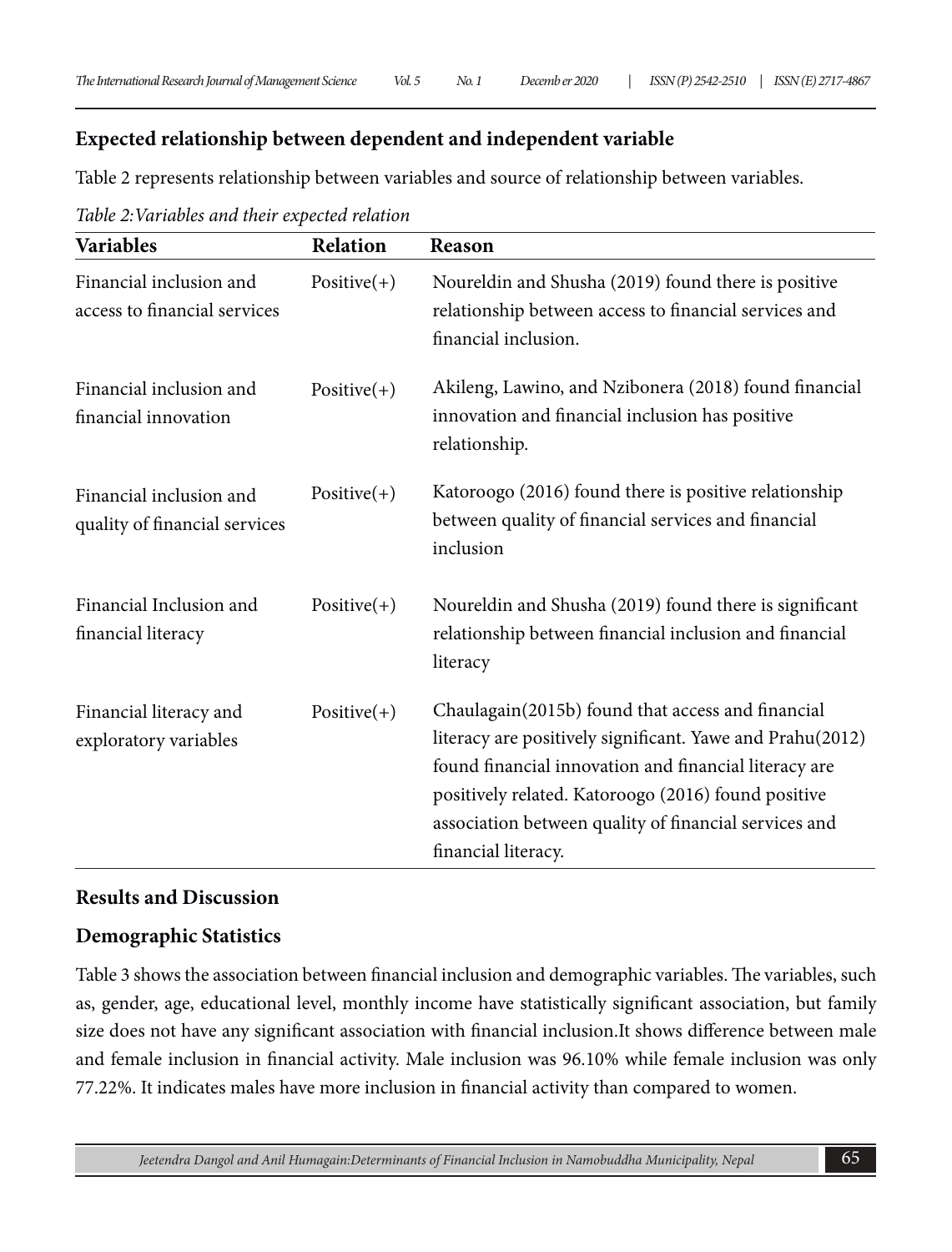The cross-tab between demographic variables and financial inclusion shows that the family size is not significant with financial inclusion. Majority of the respondent's family size was 4-5 and 6-7 persons; among them, 9.33% and 15.11% have no inclusion in financial activity respectively. While family sizes with 2-3 persons, and 8 and more persons, were 13.63% and 11.53% are devoid of financial inclusion. Among the age groups of 16-21, the number of financially included people is 80%. Since, majority of the respondent falls the age group of 22-27 consists 81% financially included. Likewise, the age group of people between 28-33 have 100% inclusion in financial activity. Similarly, 94% people of age group 34-40 have inclusion in financial activity. It indicates that working age people are more likely to use financial services. When the inclusion comes to the educational level, respondents who hold the postgraduate are likely to have full inclusion in financial activity, whereas, who holds graduate education have 98% inclusion in financial activity.

#### *Table3*

|                                          |              |                |                | Financial Inclusion |                |                   |                  |       |         | Pearson   |
|------------------------------------------|--------------|----------------|----------------|---------------------|----------------|-------------------|------------------|-------|---------|-----------|
| Categories                               |              |                |                |                     |                |                   | 1.               |       | Percent | Chi-      |
|                                          |              | $\overline{0}$ | $\cdot$ .2     | $\cdot$             | .6             | $\boldsymbol{.8}$ | $\boldsymbol{0}$ | Total |         | Square    |
| Gender                                   | Female       | 36             | 5              | 20                  | 31             | 18                | 48               | 158   | 43.53   |           |
|                                          | Male         | 8              | 8              | 1                   | 55             | 90                | 43               | 205   | 56.47   | $86.03**$ |
| Family size                              | $2 - 3$      | 3              | $\mathbf{1}$   | $\mathbf{1}$        | $\overline{4}$ | $\mathbf Q$       | $\overline{4}$   | 22    | 6.06    |           |
|                                          | $4 - 5$      | 14             | 6              | 11                  | 30             | 44                | 45               | 150   | 41.32   |           |
|                                          | $6 - 7$      | 21             | 5              | 7                   | 37             | 37                | 32               | 139   | 38.29   |           |
|                                          | 8 & more     | 6              | 1              | $\mathbf{2}$        | 15             | 18                | 10               | 52    | 14.33   | 10.56     |
| Age Group                                | $16 - 21$    | 5              | $\overline{0}$ | $\overline{3}$      | $\mathbf{1}$   | 9                 | $\overline{7}$   | 25    | 6.89    |           |
|                                          | $22 - 27$    | 25             | 6              | 11                  | 25             | 34                | 28               | 129   | 35.54   |           |
|                                          | 28-33        | $\mathbf{0}$   | 1              | $\boldsymbol{0}$    | 22             | 12                | 20               | 55    | 15.15   |           |
|                                          | $34 - 40$    | 6              | $\overline{4}$ | 4                   | 29             | 29                | 26               | 98    | 27.00   |           |
|                                          | 40 & above   | 8              | $\overline{2}$ | 3                   | 9              | 24                | 10               | 56    | 15.43   | 49.598**  |
| Education                                | Graduate     | 1              | 3              | $\overline{4}$      | 14             | 11                | 17               | 50    | 13.77   |           |
| Level                                    | Postgraduate | $\mathbf{0}$   | $\mathbf{0}$   | $\boldsymbol{0}$    | 3              | 8                 | 7                | 18    | 4.96    |           |
|                                          | Primary      | 33             | 5              | 6                   | 47             | 64                | 37               | 192   | 52.89   |           |
|                                          | Secondary    | 5              | $\overline{2}$ | 11                  | 20             | 22                | 27               | 87    | 23.97   |           |
|                                          | Uneducated   | 5              | 3              | $\mathbf 0$         | $\overline{c}$ | 3                 | 3                | 16    | 4.41    | 55.771**  |
| Expected                                 | $10 - 20$    | 6              | $\overline{2}$ | $\mathbf{O}$        | $\mathbf{1}$   | 52                | 16               | 77    | 21.21   |           |
| Monthly<br>Income (NRs.<br>in thousands) | 20-30        | $\mathbf 0$    | $\bf{0}$       | 18                  | 30             | 8                 | 2                | 58    | 15.98   |           |
|                                          | 30-40        | $\mathbf 0$    | 2              | 2                   | 19             | 19                | 2                | 44    | 12.12   |           |
|                                          | 40 & above   | $\mathbf{0}$   | $\mathbf{0}$   | $\boldsymbol{0}$    | 1              | 11                | 14               | 26    | 7.16    |           |
|                                          | Below 10     | 38             | 9              | $\mathbf{1}$        | 35             | 18                | 57               | 158   | 43.53   | 263.723*  |
| Total                                    |              | 44             | 13             | 21                  | 86             | 108               | 91               | 363   | 100     |           |

*Cross tabulation of financial inclusion with demographic variables*

Note:\*\*Values significant at the 0.01 level

66 *Jeetendra Dangol and Anil Humagain:Determinants of Financial Inclusion in Namobuddha Municipality, Nepal*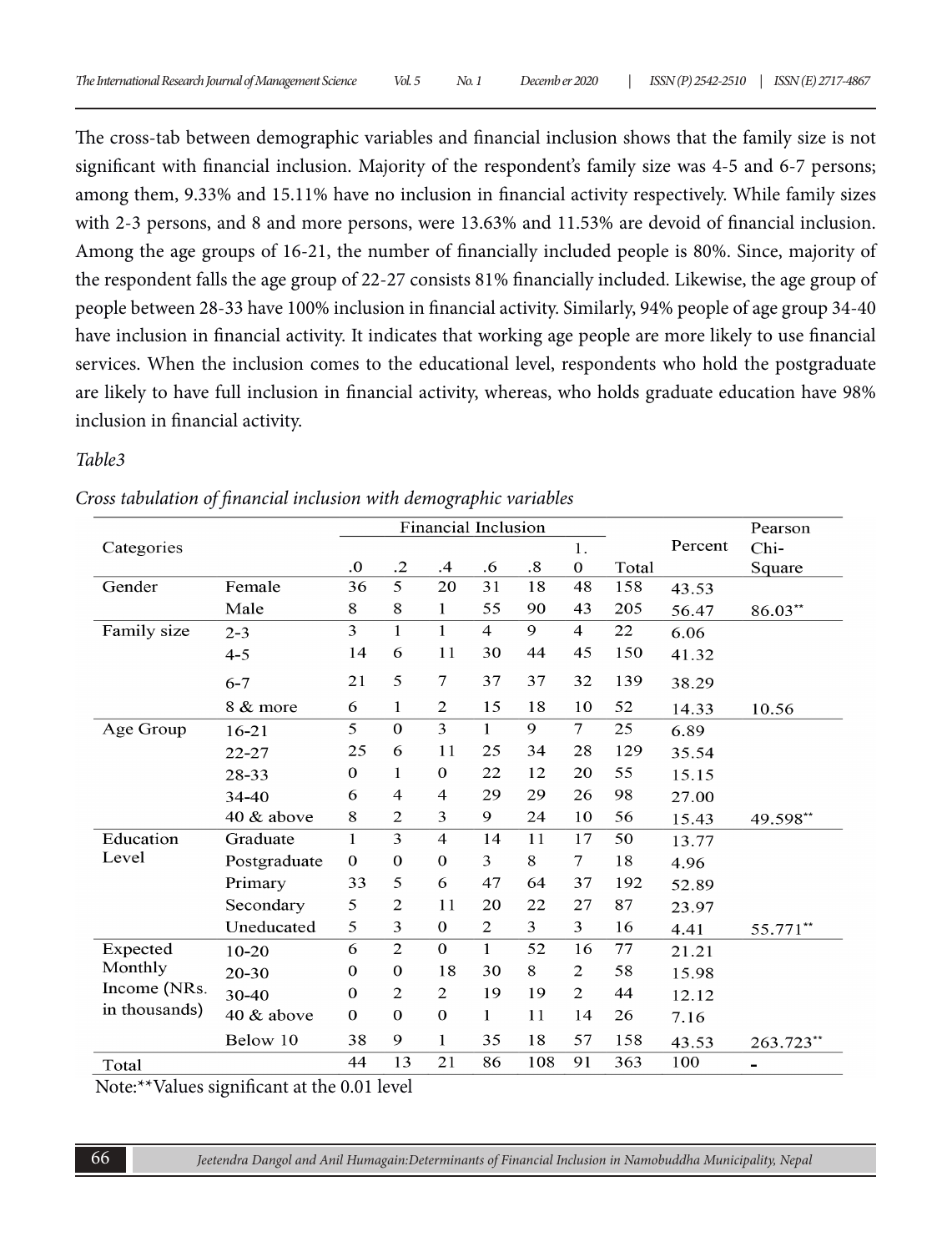Respondents who hold the secondary level education have 94% inclusion in financial activity and primary level education holders have 83% inclusion in financial activity. Moreover, respondents who are uneducated are likely to have 69% of inclusion in financial activity. It indicates that higher the education level, higher the financial inclusion.

Studies by Abdu et al. (2015) supported that increment in income size leads to financial inclusion. Among the respondent people who earns more than NRs. 20,000 per month are supposed to have full inclusion in financial activity whereas respondent who earns below NRs. 10,000 per month have 76% inclusion in financial activity. While whose monthly income lies between NRs.10, 000-20,000 have 92% inclusion in financial activity. It shows that higher the income size, higher the financial inclusion level.

#### **Financial Inclusion**

Table 4 represents that 87.88% of respondents have account in financial institution. The result exhibits that the majority of respondents are aware about the financial institution and they hold bank account. Whereas, only 85.58% of respondents' uses their account to loan purpose. The payment purpose, 84.01% of respondents' uses their account. Among the respondents, 35.42% of peoples are currently using insurance related services. In addition, majority of the respondents (85.89%) uses financial institution for remittance services. The result indicates that most of the respondents are aware about the financial institution and they are using and maintaining their accounts in financial institution. In addition, people who do not maintains an account and reason for not maintaining accounts in formal financial institution has been illustrated in Table 5.

#### *Table 4*

| <b>Statements</b>                                  | $\epsilon_{\text{then}}$<br>Fr | U y      | Percent | aع<br>e. |
|----------------------------------------------------|--------------------------------|----------|---------|----------|
| account in formal financial<br><b>Having</b><br>an | Yes                            | 319      | 87.88   |          |
| institution                                        | No.                            | 44       | 12.12   |          |
| Uses an account for Saving                         | Yes                            | 319      | 100.00  |          |
|                                                    | $\rm No$                       | $\Omega$ | 0.00    |          |
|                                                    | Yes                            | 273      | 85.58   |          |
| Uses an account for Loan purpose                   | $\rm No$                       | 46       | 14.42   |          |
|                                                    | <b>Yes</b>                     | 268      | 84.01   |          |
| Uses an account for Payments                       | No                             | 51       | 15.99   |          |
| UsesInsurance services                             | Yes                            | 113      | 35.42   |          |
|                                                    | N <sub>o</sub>                 | 206      | 64.58   |          |
| UsesRemittance services                            | Yes                            | 274      | 85.89   |          |
|                                                    | No                             | 45       | 14.11   |          |

*Response towards financial inclusion*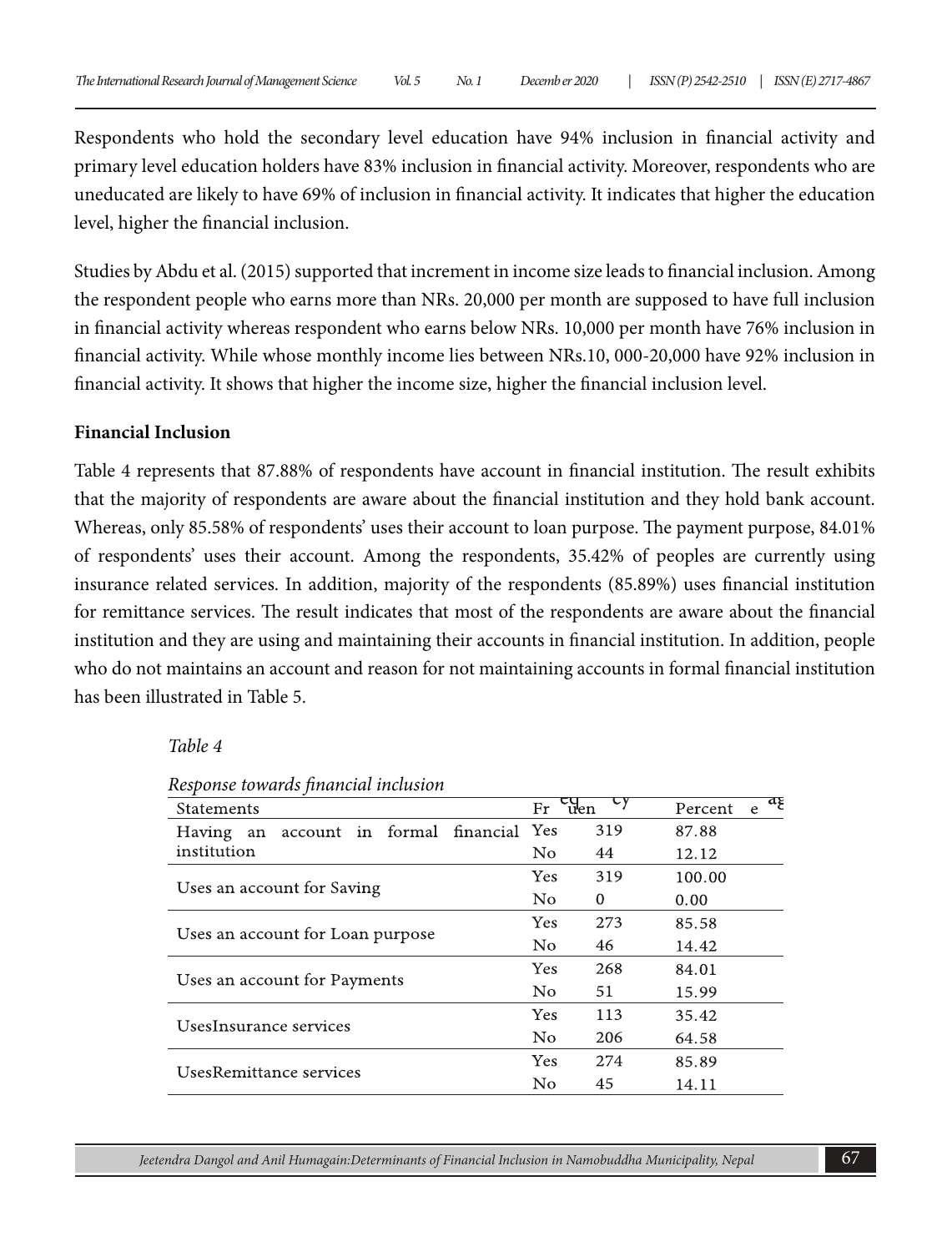Since the 44 respondents said that they do not maintain any bank accounts in financial institution.The reasons for not having account is shown in Table 5.The minority respondents(27.27%) states that financial institution are too far away, while 22.73% argue that financial services are too expensive they think banks provides less interest comparing to lending informally. In addition, 79.55% respondents mentioned that they do not trust financial institution while 11.36% mentioned documentation related reason for not maintaining bank account. Each of the respondent agreed that they do not have any religious reason and another member of family already have bank account and they don't have any intention to maintain bank account. Whereas, 90.91% respondents think they do not have enough money to maintain an account in formal financial institution. The 40.91% of respondents argued that they do not need financial services at formal institution.

*Table 5*

*Reason for not having account*

| Statements                                        | Frequency  |          | Percentage |
|---------------------------------------------------|------------|----------|------------|
|                                                   | <b>Yes</b> | 12       | 27.27      |
| Financial Institution are too far away            | No         | 32       | 72.73      |
|                                                   | Yes        | 10       | 22.73      |
| Financial services are too expensive              | No.        | 34       | 77.27      |
|                                                   | Yes        | 5        | 11.36      |
| I do not have necessary documentation             | No         | 39       | 88.64      |
| Do not trust financial institution                | Yes        | 35       | 79.55      |
|                                                   | No         | 9        | 20.45      |
|                                                   | Yes        | $\Omega$ | 0.00       |
| Religious reasons                                 | No         | 44       | 100.00     |
|                                                   | Yes        | 40       | 90.91      |
| No enough money to use financial institution      | No         | 4        | 9.09       |
|                                                   | Yes        | 44       | 100.00     |
| Other family member already has an account        | No         | $\theta$ | 0.00       |
| No need of financial services at formal financial | Yes        | 18       | 40.91      |
| institution                                       | No         | 26       | 59.09      |

#### **Regression Analysis**

The regression coefficients and significance tests for each of the independent variables in the model has been presented in Table 6. The regression coefficients are the predicted change in log odds on the dependent variable. The threshold estimates that are given in the table are intercepts. Osborne (2017) states that these estimates can be interpreted as the "log odds of being in a particular group or lower when score on the other variables are zero"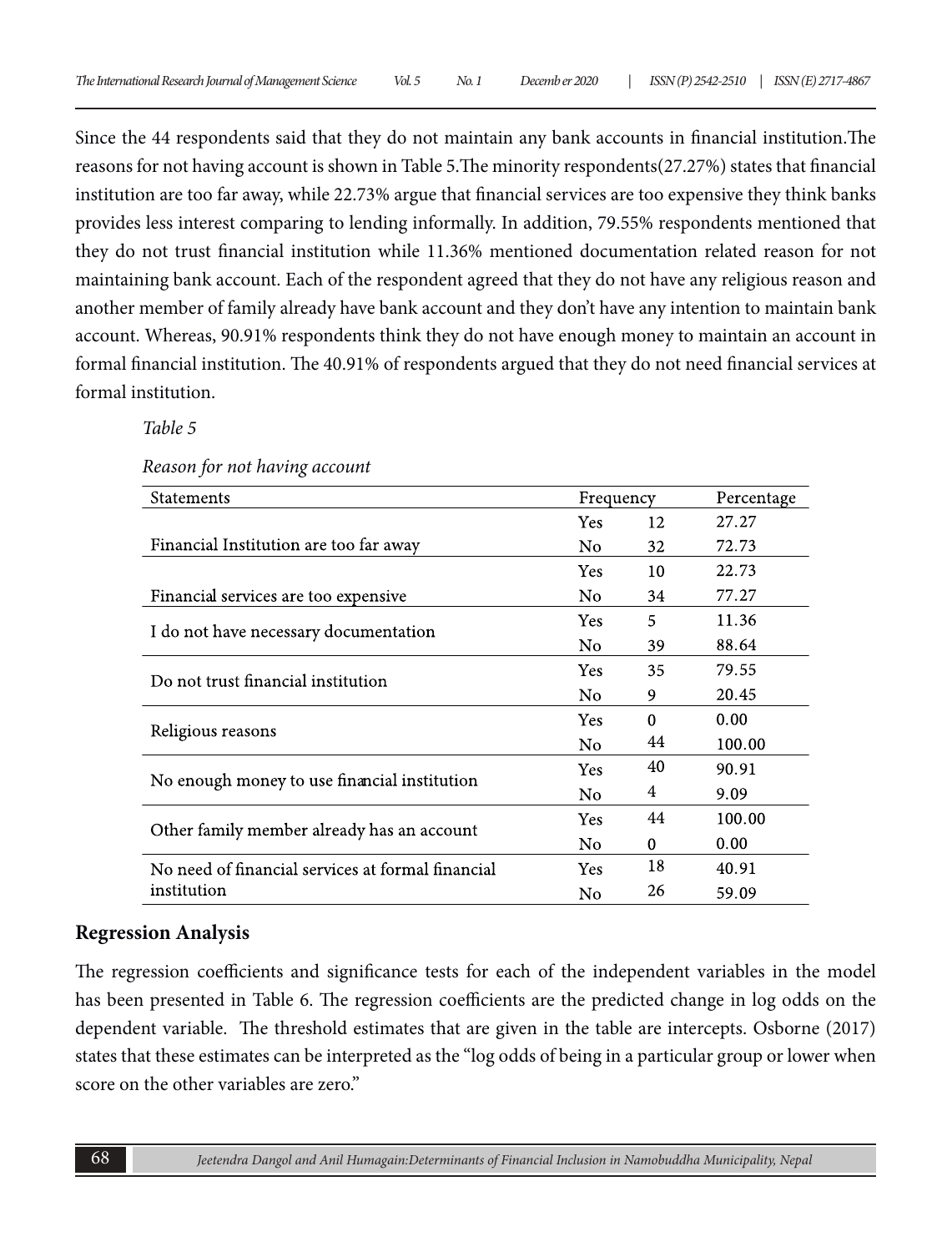|                    | Model-1             |          |            | Model-2 |          |            |       |
|--------------------|---------------------|----------|------------|---------|----------|------------|-------|
| Parameter          |                     | Estimate | Std. Error | Sig.    | Estimate | Std. Error | Sig.  |
|                    | [Inclusion = $.0$ ] | 2.209    | 0.391      | 0.000   | $-3.783$ | 0.757      | 0.000 |
|                    | [Inclusion = .2]    | 2.781    | 0.404      | 0.000   | $-2.853$ | 0.713      | 0.000 |
| Threshold          | [Inclusion = .4]    | 3.366    | 0.420      | 0.000   | $-2.080$ | 0.696      | 0.003 |
|                    | [Inclusion = $.6$ ] | 4.738    | 0.454      | 0.000   | $-0.504$ | 0.684      | 0.461 |
|                    | [Inclusion = $.8$ ] | 6.190    | 0.483      | 0.000   | 0.967    | 0.686      | 0.159 |
| Variables          | Access              | 0.610    | 0.143      | 0.001   | 0.154    | 0.148      | 0.296 |
|                    | Innovation          | 0.930    | 0.171      | 0.001   | 0.660    | 0.173      | 0.001 |
|                    | Quality             | $-0.122$ | 0.235      | 0.602   | $-0.760$ | 0.246      | 0.002 |
|                    | $A^*I^*Q^*L$        |          |            |         | $-0.314$ | 0.045      | 0.001 |
| -2 log likelihood  |                     | 1066.92  |            | 0.001   | 1071.56  |            | 0.001 |
| Chi-square         |                     | 134.49   |            | 0.001   | 211.29   |            | 0.001 |
| Nagelkere R-square |                     | 0.323    |            |         | 0.46     |            |       |

Regression co-efficient

Access to financial services was significant predictor in the model 1. As score increase in access, there is probability to increase family being in a higher level of financial inclusion. The result has indicated that access to formal financial institution is significant determinants of financial inclusion, however, most of the family have bank accounts in financial institution to receive government fund to reconstruction of houses, which was damaged by massive earthquake in April 2015. Although most of the family considered they have taken loan from financial institution to reconstruct their home. Financial innovation was a significant predictor of financial inclusion. As scores increase on financial innovation, there is probability of increase of family being higher category on financial inclusion. This indicates that the respondent (i.e., a family) using innovative financial tools were more likely to indicate higher level of financial inclusion. Quality of financial services was not a significant predictor more likely to indicate lower level of financial inclusion. Further, the proposed model is statistically significant as -2 log likelihood and chi-square both are significant at 5% level of confidence. Whereas naglelkere R-square shows 32.3% outcomes is described by the exploratory variables.

#### **Moderating effect of financial literacy**

Further, Table 6, Model-2 represents that financial literacy plays a moderating role between dependent and independent variables. When, the score on financial literacy increases, there is high probability of family falling at a higher level of financial inclusion. When financial literacy exists, financial innovation and quality of financial services are significant determinants of financial inclusion whereas, access to financial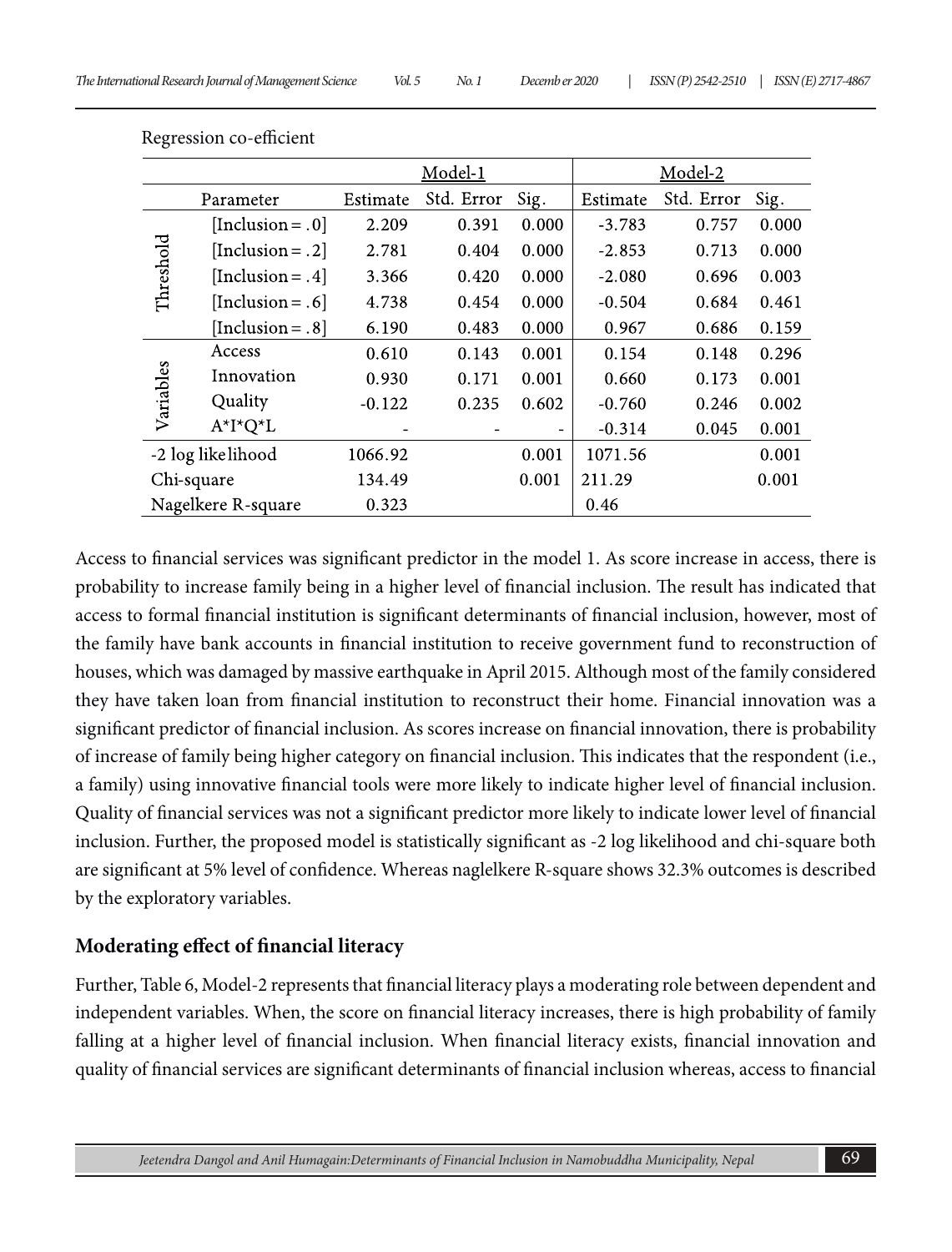services is non-significant determinants. Hence, the result shows that when people are financially literate the probability of using innovative financial services increases along with quality of such financial services rather than convenient access. Further, this model is significant as -2 log likelihood and chi-square both are significant at 5% level of confidence. In addition, nagelkere R-square shows 46% of outcome is explained by exploratory variables.

|                    | Parameter                      | Estimate | Std. Error | Wald   | df          | Sig.  |
|--------------------|--------------------------------|----------|------------|--------|-------------|-------|
| Threshold          | [Inclusion = $.0$ ]            | $-2.408$ | 0.884      | 7.416  | 1           | 0.006 |
|                    | [Inclusion = .2]               | $-1.461$ | 0.847      | 2.975  | 1           | 0.085 |
|                    | [Inclusion = .4]               | $-0.660$ | 0.835      | 0.624  | 1           | 0.429 |
|                    | [Inclusion = $.6$ ]            | 1.018    | 0.834      | 1.489  | 1           | 0.222 |
|                    | [Inclusion = $.8$ ]            | 2.561    | 0.844      | 9.198  | 1           | 0.002 |
|                    | Access                         | 0.103    | 0.168      | 0.378  | $\mathbf 1$ | 0.538 |
|                    | Innovation                     | 0.874    | 0.190      | 21.082 | 1           | 0.000 |
|                    | Quality                        | $-0.656$ | 0.267      | 6.050  | 1           | 0.014 |
|                    | $A^{\star}I^{\star}Q^{\star}L$ | $-0.291$ | 0.046      | 39.779 | 1           | 0.000 |
| Variables          | Family Size                    | $-0.034$ | 0.132      | 0.068  | 1           | 0.794 |
|                    | Gender                         | 0.848    | 0.236      | 12.928 | 1           | 0.000 |
|                    | <b>Education Level</b>         | 0.319    | 0.114      | 7.789  | 1           | 0.005 |
|                    | Age G roup                     | 0.042    | 0.087      | 0.232  | 1           | 0.630 |
|                    | Monthly Income                 | $-0.339$ | 0.092      | 13.657 | 1           | 0.000 |
| Pearson Chi-square |                                | 1469.94  |            |        | 1471        | 0.503 |
| -2 log likelihood  |                                | 1137.82  |            |        | 9           | 0.001 |
| Chi-square         |                                | 236.62   |            |        | 9           | 0.001 |
| Nagelkere R-square |                                | 0.50     |            |        |             |       |

Table 7:Regression coefficient with moderating and demographic variables

Table 7depicts the impact of exploratory, moderating and control variables on financial inclusion.The access to financial services is non-significant predictor of financial inclusion while innovation, quality and literacy are significant. The family size and age group do not have significant relationship with financial inclusion.Whereas, p-value for the gender, education level and monthly income has less than 0.05 hence, they have statistically significant relationship with financial inclusion. In addition, nagelkere R-square shows 50% of outcome is described by exploratory variables.

Noureldin and Shusha, (2019) provided the evidence that access is a significant determinant of financial inclusion however; the result is not consistent with current study since access to financial inclusion is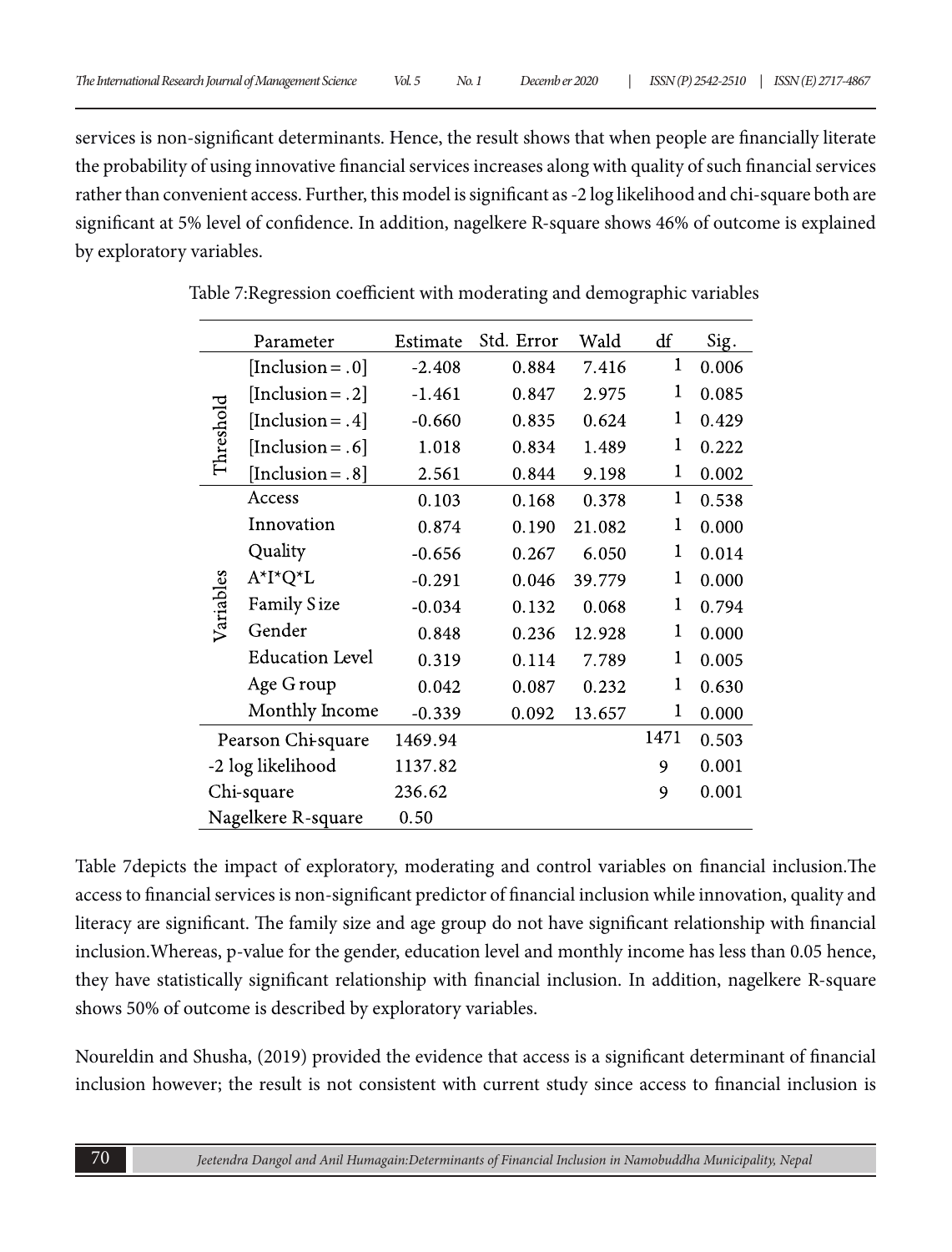non-significant, but financial literacy is played important role in Namobuddha municipality. Akudugu, (2013) concluded that access to formal financial institution and financial literacy both are significant determinants of financial inclusion. This study affirms only financial literacy is significant determinants of financial inclusion while access is not significant determinants.

Further,Akileng, Lawino and Nzibonera, (2018) provided evidence that financial innovation had a positive relationship with financial inclusion. Therefore, the result is consistent with the current study. Katoroogo, (2016) provided an evidence that quality of financial services is positive significant with financial inclusion and consistent with current study result.

Akileng, Lawino and Nzibonera(2018);Katoroogo, (2016) concluded that financial literacy and financial inclusion had a strong positive relationship with financial inclusion. Therefore, the study is consistent with the current study. Nandru, Byram and Rentala (2016) provided an evidence that demographic factors are associated with financial inclusion. Whereas, current study exhibits gender, education and income are positive predictor. Family size and age group are not associated with financial inclusion. Therefore, the resultsare partially consistent with Nandru, Byram and Rentala(2016).

#### **Conclusion and Implications**

The issue of financial inclusion has received priority in Nepal. It was found that maximum households using banking services. The sample respondents found to be aware about those services in an effective manner. Their tendency to saving and lending habits are also uplifting higher level of financial inclusion. The result shows that the majority of the families arefinancially included, indicating, they are using at least one category of financial services among the five different categories of financial services. At household level of financial inclusion, it is found satisfactory in Namobuddha municipality. In this regards, financial innovation, quality of financial services and financial literacy are main determinants of financial inclusion. They are the main predictors that affects the decision of people to use services of formal financial institution and determines the saving habits; take loanat needs, payment of utility and transfer of funds and diversification of risks by using insurance services. Therefore, financial innovation and quality of financial services are the determinants of financial inclusion along with financial literacy. Since, the result shows access to financial services does not have significant impact on financial inclusion.It concludes that the financial innovation, quality of financial services and financial literacy are needed to focus to increase the financial inclusion in Nepal.

Local government need to design financial inclusion policies and programs that stimulate the capabilities for their financial inclusion. Further, this type of the study can be conducted in individual levels also to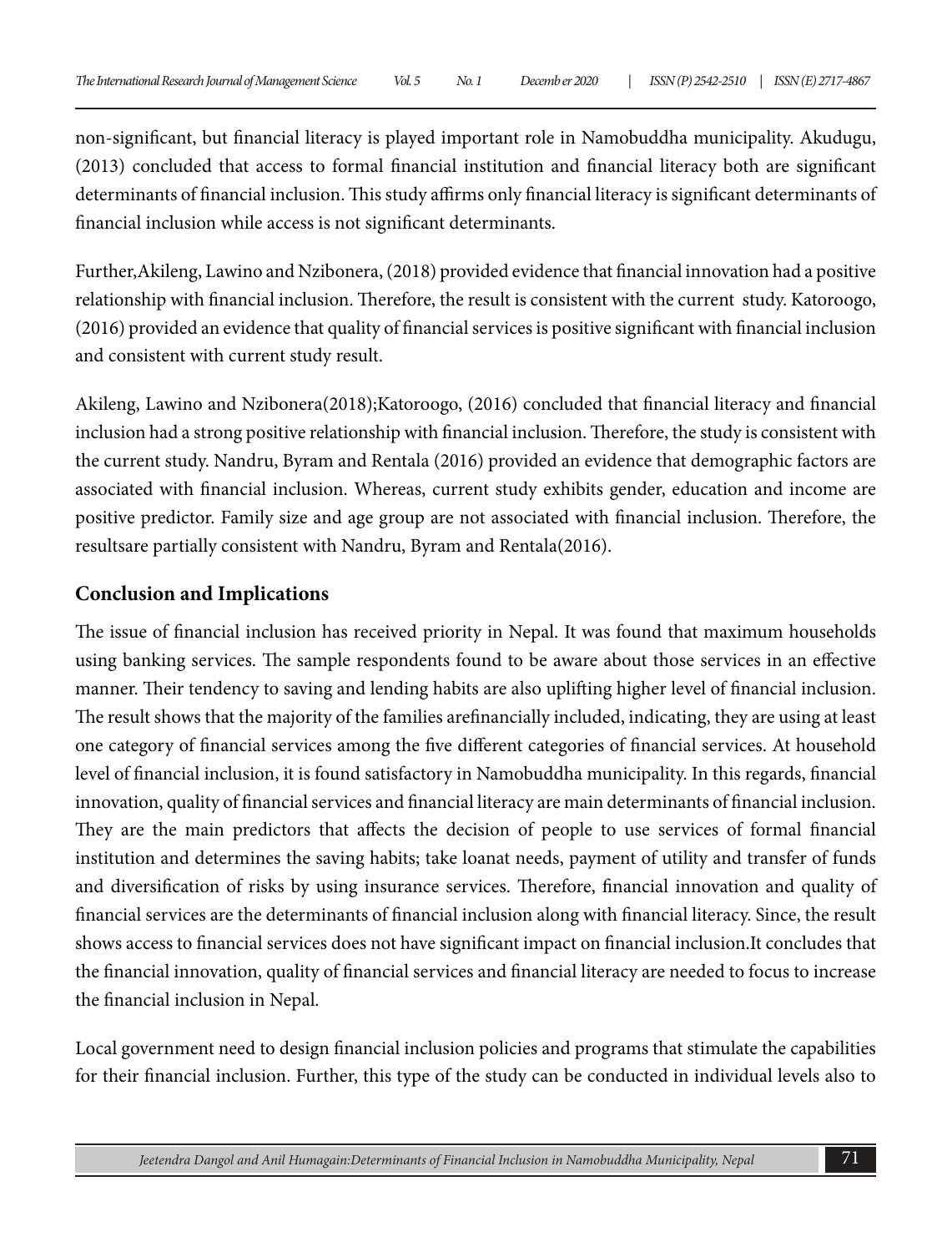explore more about behavioural determinants of financial inclusion in local context, mainly in the rural area of Nepal.

#### **References**

- Abdu, M., Buba, A., Adamu, I., & Muhammad, T. (2015). Drivers of financial inclusion and gender gap in Nigeria. *The Empirical Econometrics and Quantitative Economics Letters, 4*(4), 186-199.
- Alliance for Financial Inclusion. (2016). *Guideline Note 22*. Indicators of the quality dimension of financial inclusion. Retrived from: https://www.afiglobal.org/publications/2351/Guideline-Note-22-Indicators-of-the-Quality-Dimension-of-Financial-Inclusion Akileng, G., Lawino, G. M., &Nzibonera, E. (2018). Evaluation of determinants of financialinclusion in Uganda. *Journal of Applied Finance and Banking, 8*(4), 47-66.
- Beck, T., Senbet, L., &Simbanegavi, W. (2014). Financial inclusion and innovation in Africa: An overview. *Journal of African Economies, 24*(1), i3–i11. https://doi.org/10.1093/jae/eju031
- Burjorjee, D. M., & Scola, B. (2015). A market systems approach to financial inclusion.*Washington, DC: Consultative Group to Assist the Poor.*
- Camara, N., &Tuesta, D. (2014). Measuring financial inclusion: A multidimensional index. *BBVA Research Paper*, 14–26. doi:10.2139/ssrn.2634616
- Chaulagain, R. P. (2015a). Contribution of financial literacy to behavior. *Journal of Economics and Behavioral Studies, 7*(6J), 61-71.https://doi.org/10.22610/jebs.v7i6 (J).618
- Chaulagain, R. P. (2015b). Financial literacy for increasing sustainable access to finance in Nepal. *School of Education, Kathmandu University, Nepal.* Retrieved from: https://archive.nrb.org.np/ecorev/ articles/Vol27-2-art3.Financial\_Literacy\_Ramesh\_Chaulagain.pdf
- Churchill, S. A., Nuhu, A. S., & Smyth, R. (2020). *Financial inclusion and poverty: Micro-level evidence from: Nigeria. In Moving from the Millennium to the Sustainable Development Goals* (11-36). Palgrave Macmillan, Singapore.
- Donovan, K. (2012). Mobile money for financial inclusion. *Information and Communications for development*, 61(1), 61-73. Retrieved from: http://documents1.worldbank.org/curated/ en/727791468337814878/pdf/722360PUB0EPI00367926B9780821389911.pdf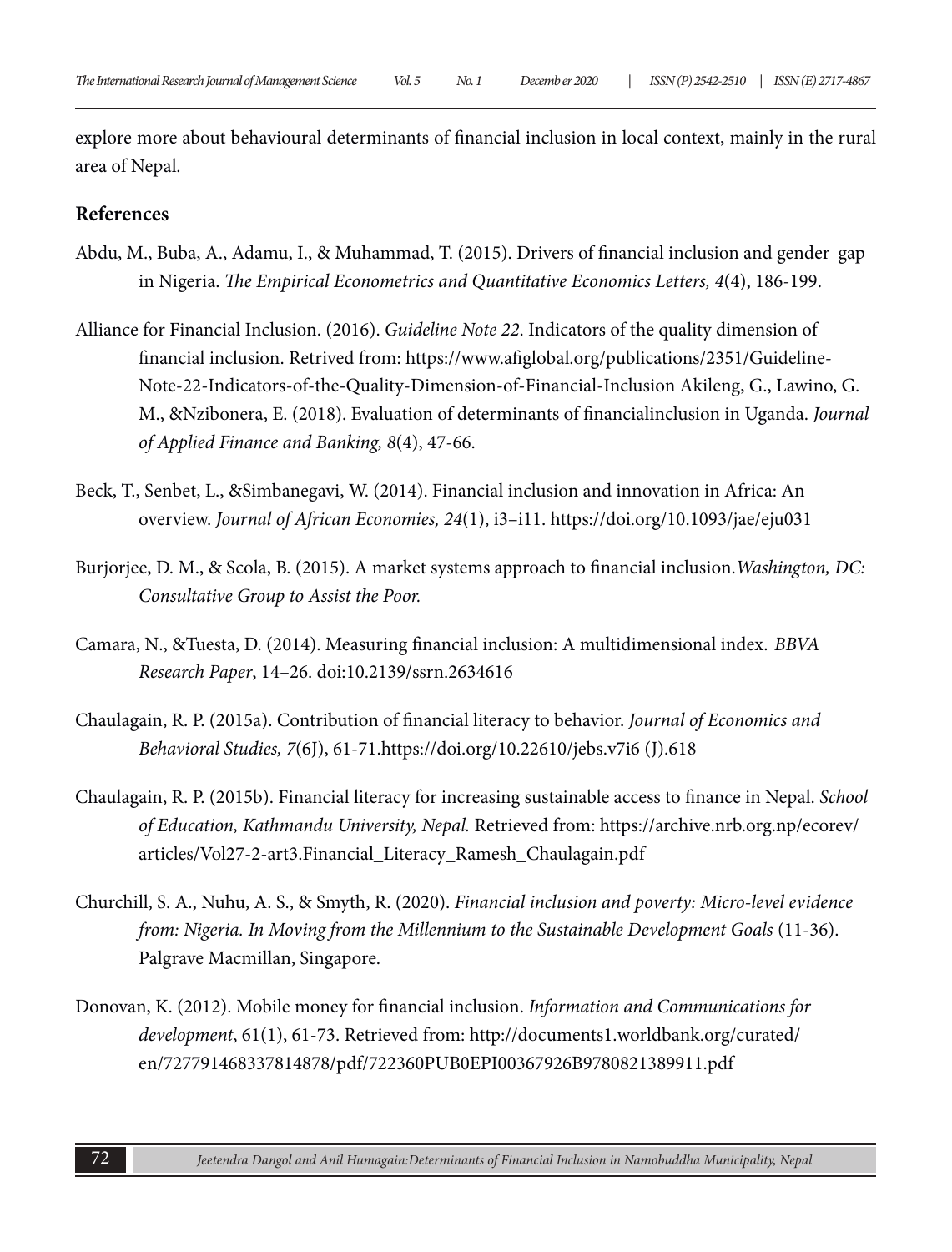- Dupas, P., Karlan, D., & Robinson, J. (2013). Expanding access to formal savings accounts in Malawi, Uganda, Chile, and the Philippines. *New Haven, Conn.: Innovations for Poverty Action*Retrieved from:*http://Poverty-action.Org/project/0477*
- Katoroogo, R. M. (2016). *Behavioural determinants of financial inclusion in Uganda* (Doctoral dissertation, University of the Witwatersrand, 2016). Retrieved from: http://wiredspace. wits.ac.za/handle/10539/23819
- Kumar,B. P., & Philip, P. J. (2011). Financial exclusion: A theoretical approach. *Munich Personal RePEc Archive*. Retrieved from: Https://mpra.ub.uni-muenchen.de/89864
- Laeven, L., Levine, R., &Michalopoulos, S. (2015). Financial innovation and endogenous growth. *Journal of Financial Intermediation, 24*(1), 1–24. https://doi.org/10.1016/j.jfi.2014.04.001
- Lin, T., Xuejun ,Jin , &Yuexiang, J. (2020, June 4). The supply-side and demand-side of financial inclusion: Survey data from the CHFS. *Journal of Zhejiang University, 3*(4), 215-230. doi: 10.3785/j.issn.1008-942X.CN33-6000/C.2016.08.303
- Mashayekhi, M. (2015, February). Remittances and financial inclusion. *United Nations Conference on Trade and Development*. Retrieved June 16, 2020, from: https://www. un.org/en/ development/desa/population/migration/events/coordination/13/documents/ presentations /13CM\_Mina\_MASHAYEKHI.pdf
- Mialou, A., &Amidzic, G. (2017). Assessing countries' financial inclusion standing A new composite index. *Journal of Banking and Financial Economics, 2/2017*(8), 105–126. https://doi.org/10.7172/2353-6845.jbfe.2017.2.5
- Nandru, P., &Rentala, S. (2019). Demand-side analysis of measuring financial inclusion. *International Journal of Development Issues, 19*(1), 1–24. https://doi.org/10.1108/ijdi-06-2018-0088.
- Nandru, P., Anand, B., &Rentala, S. (2015). Factors influencing financial inclusion through banking services. *Journal of Contemporary Research in Management, 10*(4), 1-30. Retrieved from: https:// d1wqtxts1xzle7.cloudfront.net /45092943/Financial\_ Inclusion\_Nandru\_et\_al.pdf
- Naceur, S. B., Barajas, A., & Massara, A. (2017). Can Islamic banking increase financial inclusion? In *Handbook of empirical research on Islam and economic life*. Edward Elgar Publishing.